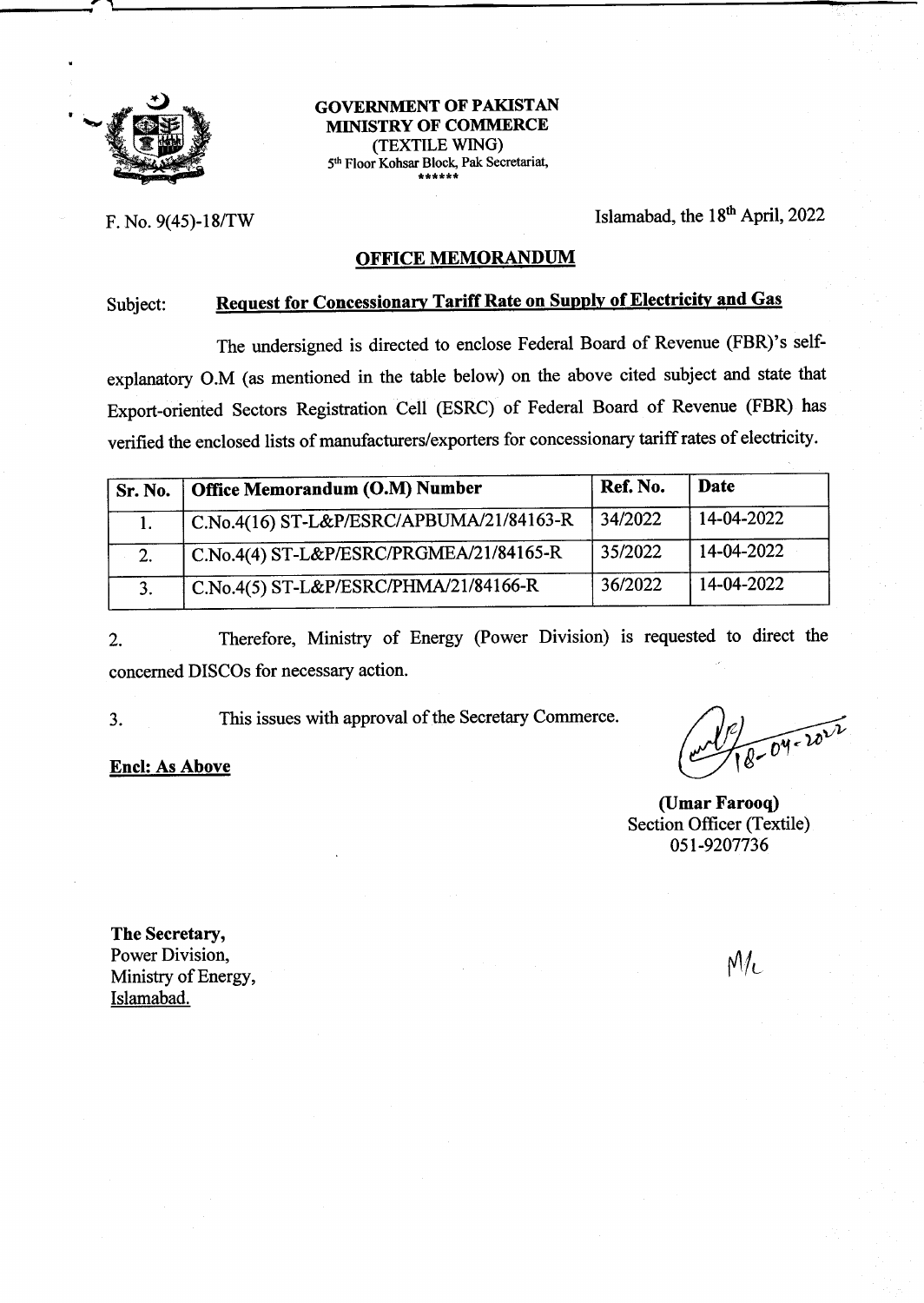**Government of Pakistan Revenue Division Federal Board of Revenue Inland Revenue** 

C. No. 4(16)ST-L&P/ESRC/APBUMA/21/ $84/63 - 8$ 

Islamabad, the 14<sup>th</sup> April, 2022

#### **Office Memorandum** Ref: 34/2022

# Subject: Request for Concessionary Tariff Rate on Supply of Electricity and Gas

I am directed to refer to Ministry of Commerce O.M letter No 9(1) TID/12-RDA dated 31.08.2021 conveying decision of ECC of the Cabinet in case No.ECC-308/27/2021 dated 16.08.2021 for continuation of concessionary utility tariff to five export-oriented sectors for the FY 2021-22 and requested FBR for implementation by continuing registration of new entrants.

 $\overline{2}$ . M/s All Pakistan Bedsheets & Upholstery Manufacturers Association (APBUMA) has forwarded the case of the following taxpayer duly recommended for grant of concessionary tariff rate on supply of Electricity. The particulars of taxpayers were verified with the data available with FBR and as recommended by the APBUMA, the cases are forwarded for allowing concessionary rate-tariff through respective DISCO:

| S. | <b>Business Name</b>                      | Ref # for which concessionary tariff rate is required |              |                      |         |  |
|----|-------------------------------------------|-------------------------------------------------------|--------------|----------------------|---------|--|
|    |                                           | <b>Electricity</b>                                    |              | Gas                  |         |  |
|    |                                           | Consumer/A/C#                                         | <b>DISCO</b> | Consumer/<br>$A/C$ # | Company |  |
|    | M/s Niagara Mills (Pvt) Ltd.<br>1419453-8 | 281315301600                                          | <b>FESCO</b> |                      |         |  |

(Khalid Mehmood) Second Secretary (ST L&P)

The Secretary **Ministry of Commerce** Government of Pakistan Islamabad

Cc:

- DG (Textile) Ministry of Commerce, Islamabad. (i)
- $(ii)$ Chief (ST-Ops) FBR, Islamabad
- $(iii)$ Chief Commissioner-IR, RTO Faisalabad.
- M/s All Pakistan Bedsheets & Upholstery Manufacturers Association (APBUMA)  $(iv)$
- $(v)$ Master File.

ran<br>T5To4/2022 Sol Tektile

ection Officer (Textile)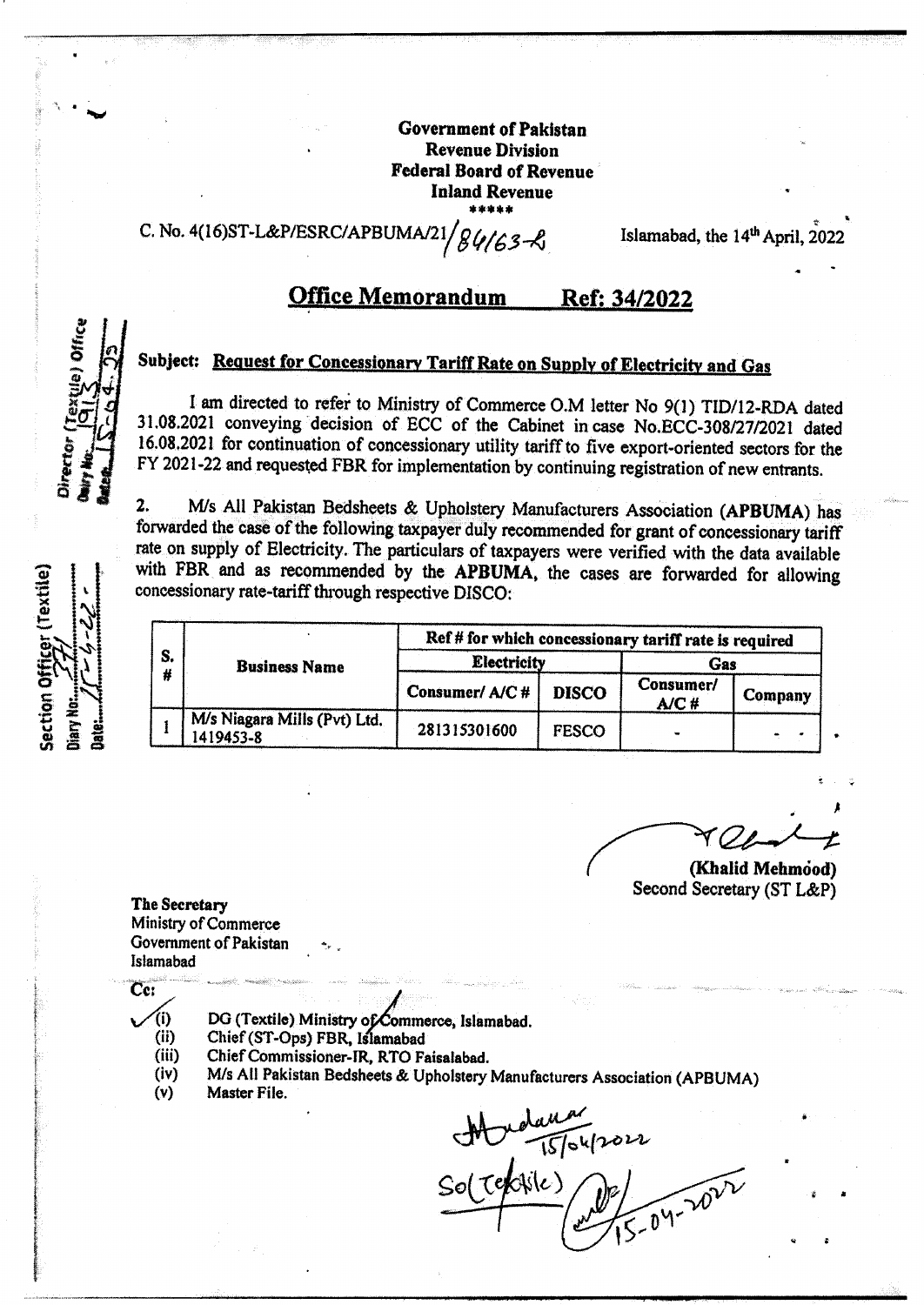**Government of Pakistan Revenue Division Federal Board of Revenue Inland Revenue** 

C. No. 4(4) ST-L&P/ESRC/PRGMEA/21 B4165 Ri Islamabad, the 14<sup>th</sup> April, 2022

#### **Office Memorandum** Ref: 35/2022

### Subject: Request for Concessionary Tariff Rate on Supply of Electricity and Gas

I am directed to refer to Ministry of Commerce O.M letter No 9(1) TID/12-RDA dated 31.08.2021 conveying decision of ECC of the Cabinet in case No.ECC-308/27/2021 dated 16.08.2021 for continuation of concessionary utility tariff to five export-oriented sectors for the FY 2021-22 and requested FBR for implementation by continuing registration of new entrants.

Accordingly, Pakistan Readymade Garments Manufacturers & Exporters Association 2. (PRGMEA) has forwarded the case of the following taxpayer duly recommended for grant of concessionary tariff rate on supply of Electricity. The particulars of taxpayers were verified with the data available with FBR and as recommended by the PRGMEA, the case is forwarded for allowing concessionary rate-tariff through respective DISCO:

Section Officer (Textile) Diary No Jate

Director (Textile) Office

| $S+$ | <b>Business Name</b>                        | Ref # for which concessionary tariff rate is required |              |                      |         |
|------|---------------------------------------------|-------------------------------------------------------|--------------|----------------------|---------|
|      |                                             | <b>Electricity</b>                                    |              | Gas                  |         |
|      |                                             | Consumer/A/C#                                         | <b>DISCO</b> | Consumer/<br>$A/C$ # | Company |
|      | M/s Digital Apparel<br>(Pvt) Ltd. 2025475-0 | Consumer $#$<br>002-1107                              | <b>LIEDA</b> |                      |         |

(Khalid Mehmood) Second Secretary (ST L&P)

The Secretary Ministry of Commerce Government of Pakistan Islamabad

Ce:

- DG (Textile) Ministry of Commerce, Islamabad. (i)
- Chief (ST-Ops) FBR, Islamabad  $(ii)$
- Chief Commissioner-IR, CTO Karachi  $(iii)$
- Pakistan Readymade Garments Manufacturers & Exporters Association (PRGMEA)  $(iv)$
- Master File.  $(v)$

Telotile